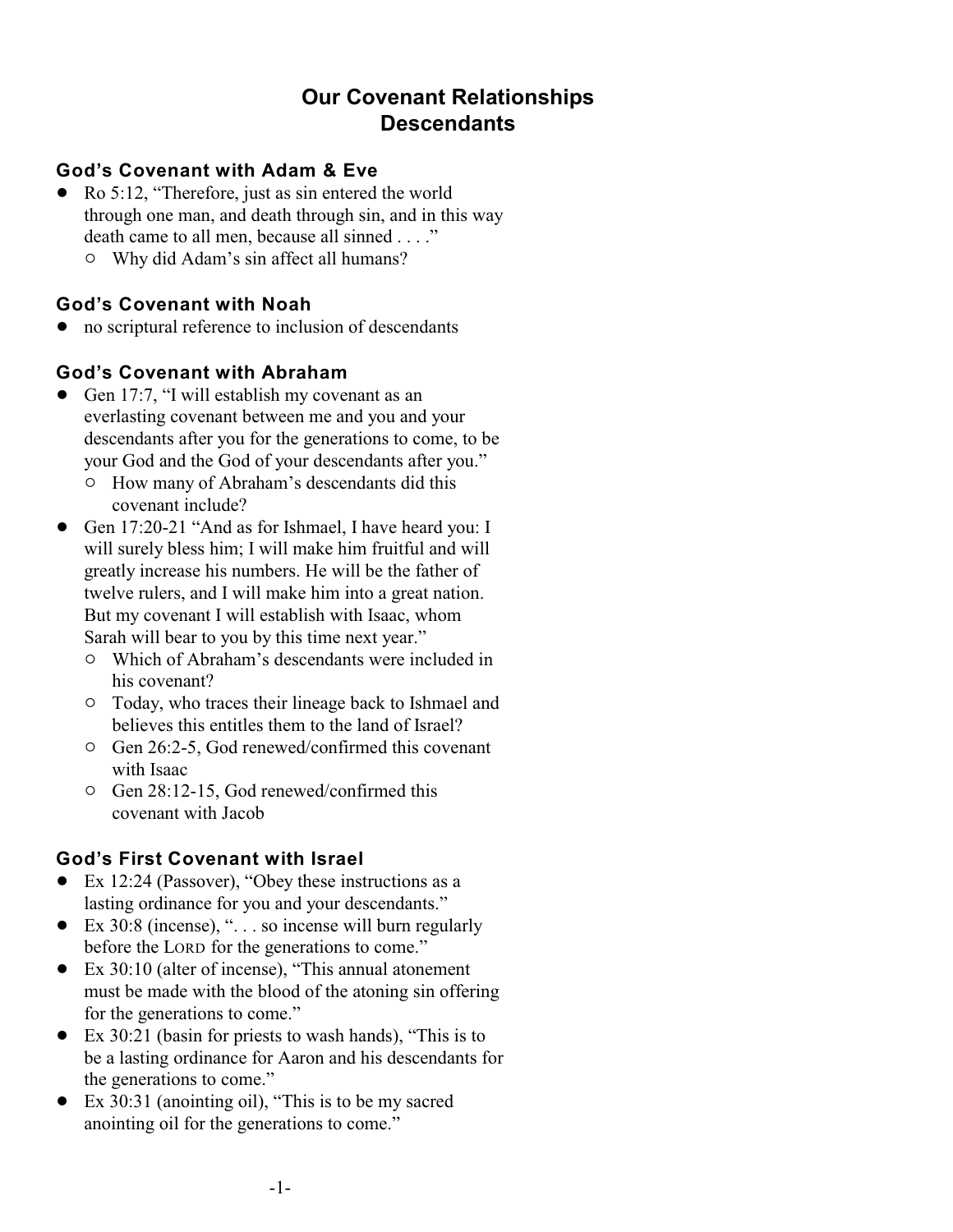- Ex 31:16 (Sabbath), "The Israelites are to observe the Sabbath, celebrating it for the generations to come as a lasting covenant."
	- $\circ$  Do you see a pattern?

#### **God's Second Covenant with Israel**

- Deut 4:9 "Only be careful and watch yourselves closely so that you do not forget the things your eyes have seen or let them slip from your heart as long as you live. Teach them to your children and to their children after them."
- Deut 28:46 "They will be a sign and a wonder to you and your descendants forever."
	- $\circ$  What is God's intent for their descendants?

### **David and Jonathan's Covenant**

- ! 1 Sam 20:42, "Jonathan said to David, 'Go in peace, for we have sworn friendship with each other in the name of the Lord, saying "The Lord is witness between you and me, and between your descendants and my descendants forever."""
	- What is the significance of the phrase, "we have sworn friendship"?
	- $\circ$  How long were their descendants to be covered by the covenant?
- 2 Sam 9:1 (after Jonathan died & David became king), "David asked, 'Is there anyone still left of the house of Saul to whom I can show kindness for Jonathan's sake?"
	- <sup>o</sup> "kindness" (Heb, *hesed*): covenant privileges
	- $\circ$  What is David's intent?
	- $\circ$  In that culture, if a king died, who replaced him?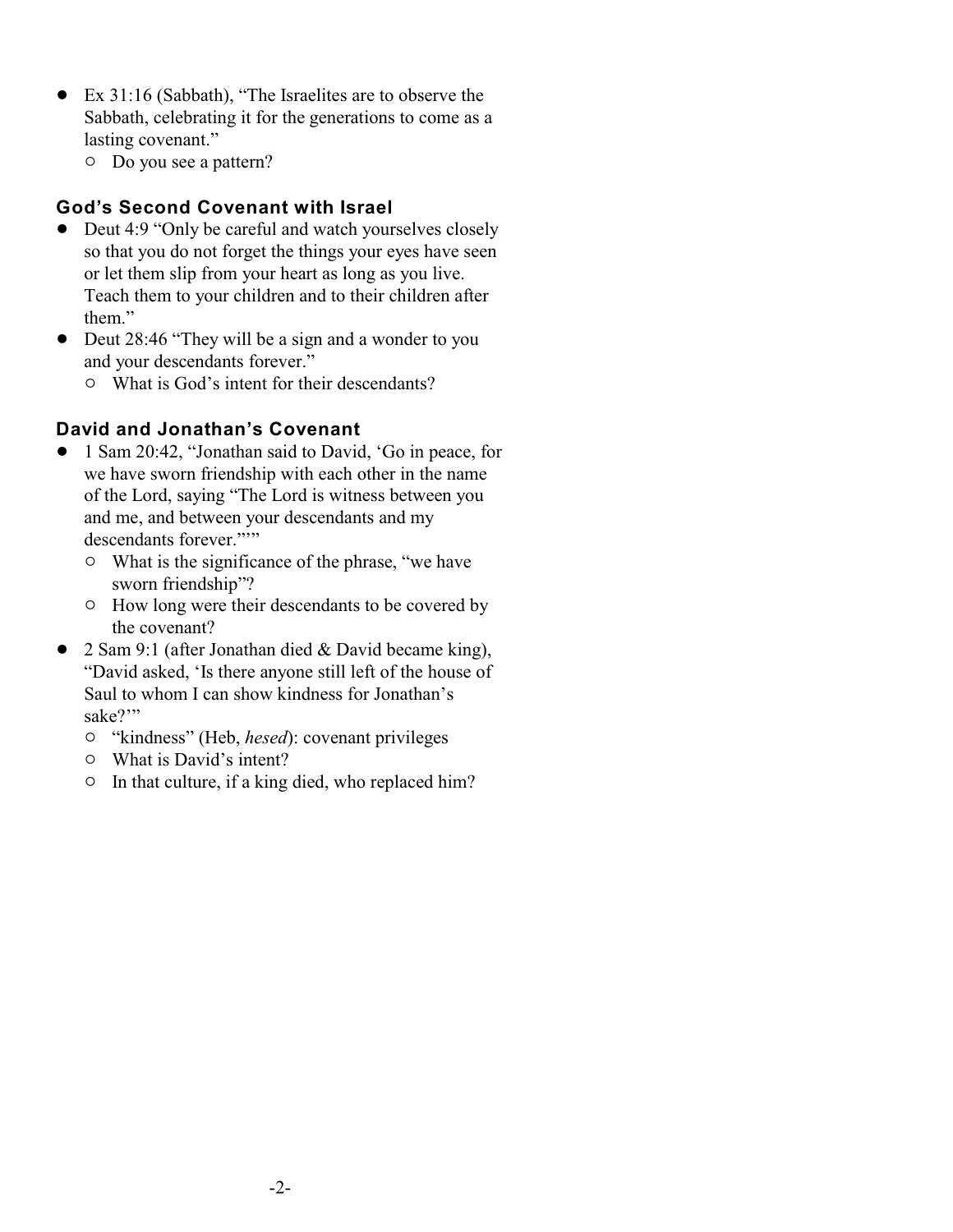2 Sam 9:6-10

When Mephibosheth son of Jonathan, the son of Saul, came to David, he bowed down to pay him honor.

David said, "Mephibosheth!"

"Your servant," he replied.

"Don't be afraid," David said to him, "for I will surely show you kindness for the sake of your father Jonathan. I will restore to you all the land that belonged to your grandfather Saul, and you will always eat at my table."

Mephibosheth bowed down and said, "What is your servant, that you should notice a dead dog like me?"

Then the king summoned Ziba, Saul's servant, and said to him, "I have given your master's grandson everything that belonged to Saul and his family. You and your sons and your servants are to farm the land for him and bring in the crops, so that your master's grandson may be provided for. And Mephibosheth, grandson of your master, will always eat at my table."

# **God's Covenant with David**

- 2 Sam 7:16, "Your house and your kingdom will endure forever before me; your throne will be established forever."
	- $\circ$  Were David's descendants included in God's covenant with David?
- Ps 132:11-12, "The LORD swore an oath to David, a sure oath that he will not revoke: 'One of your own descendants I will place on your throne — if your sons keep my covenant and the statutes I teach them, then their sons will sit on your throne for ever and ever.'"
	- $\circ$  What condition did God state?
	- $\circ$  Explain how 2 Samuel 7:16 can be unconditional while Psalm 132:11-12 is conditional.

# **God's New Covenant with Christians**

- 1 Co 7:14, "For the unbelieving husband has been sanctified through his wife, and the unbelieving wife has been sanctified through her believing husband. Otherwise your children would be unclean, but as it is, they are holy."
	- " "children" (Gk, *teknon*): child; descendant; inhabitant of a particular place; child as a term of endearment; disciple; class of people
	- $\circ$  What effect does a believing parent have on the children, according to this verse?
	- $\circ$  How does this relate to the covenant?